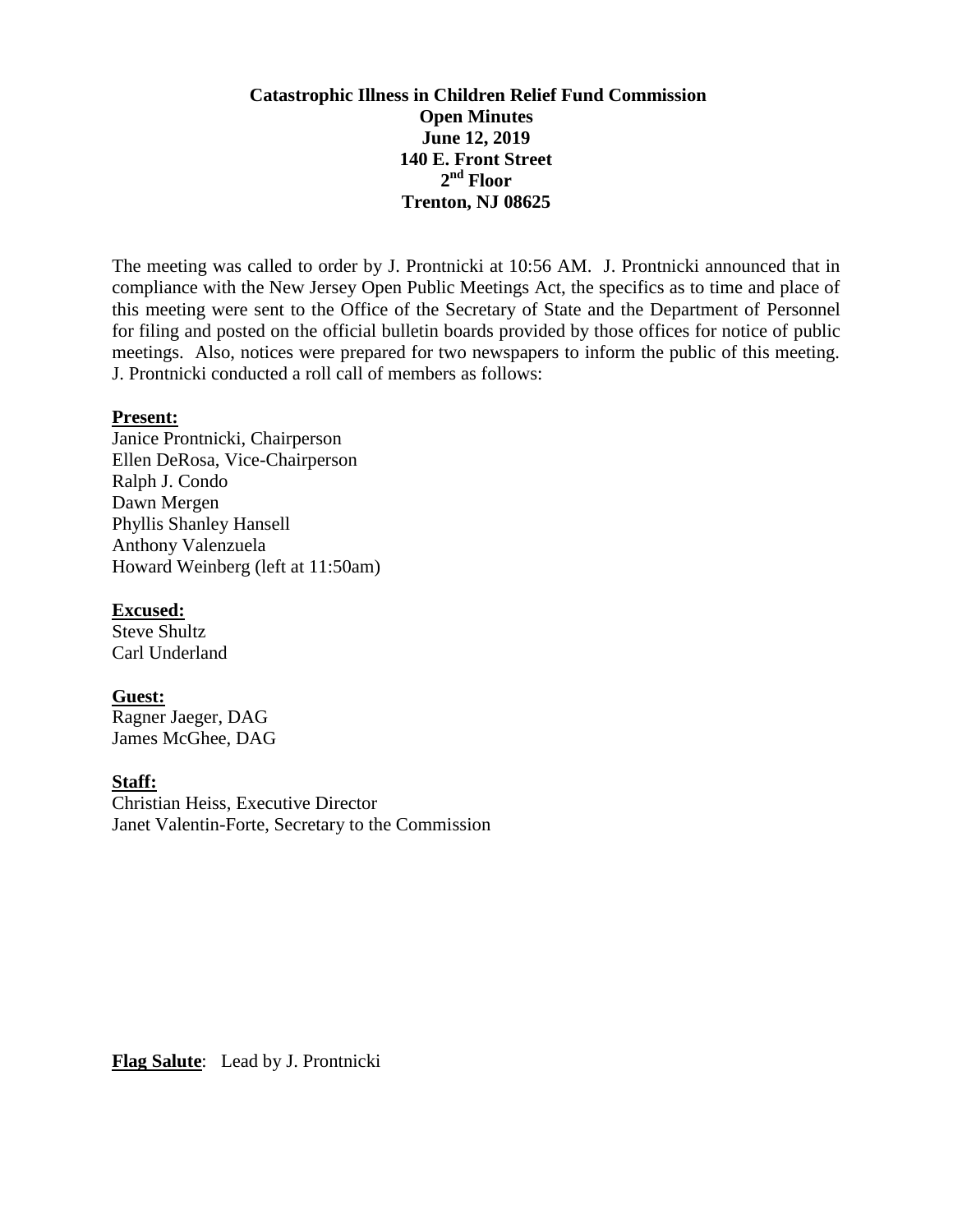#### **Closed Session:**

E. DeRosa made a motion to go into closed session to review and discuss appeals, which was seconded by H. Weinberg. All Commission members voted in favor.

# **Appeals:**

ID#193362016 – E. DeRosa made a motion to direct the Attorney General's office to request that the Court remand the appeal to the Commission so the Commission may reconsider the appeal at the next meeting and find that the reasonable and customary expenses for therapeutic services are eligible expenses. R. Condo seconded the motion. All Commission members voted in favor.

ID#196042017 – R. Condo made a motion to release the letter explaining the reasons the Commission determined expenses for HBOT are not eligible expenses to the family. E. DeRosa seconded the motion. All Commission members voted in favor.

## **Approval of Open Minutes of April 10, 2019 Meeting:**

E. DeRosa made a motion to approve the open minutes of April 10, 2019, which was seconded by P. Shanley Hansell. All Commission members voted in favor.

## **Approval of Closed Minutes of April 10, 2019 Meeting:**

E. DeRosa made a motion to approve the closed minutes of April 10, 2019, which was seconded by P. Shanley Hansell. All Commission members voted in favor.

## **Executive Director's Report:**

Executive Director Heiss informed Commission members of the new processes being implemented in the state office and said his impression is that the transition has been smooth. He explained that the state office is using a calendar for better project management, i.e., conferences, home visits. He reported that the state office has had discussions with technology vendors to move from reliance on paper to digital documents. Executive Director Heiss summarized efforts to enhance privacy and security protections and stated that the state office is exploring a Portal system for applications and began discussions with RSM.